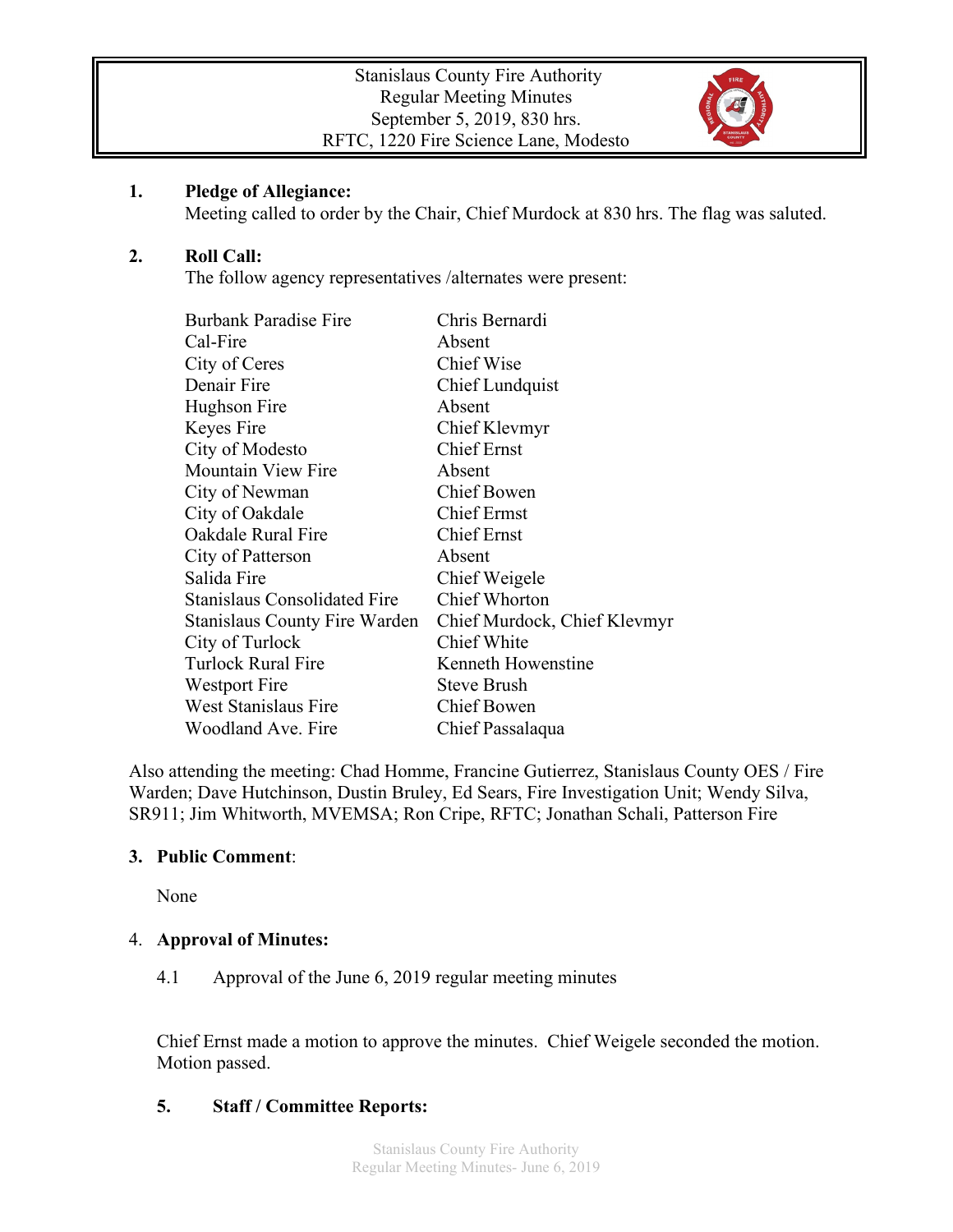# **5.1 Fire Investigation Report**

### **NFPA Technical Committee Report**

Dustin Brumley reported on the investigations during the reporting period. A summary report was included in the agenda packet and a full break down report was emailed to Chiefs prior to today's meeting. Dustin Bruley will give the NFPA Technical Committee report at a later date.

## **5.2 Fire Prevention Report**

Chief Klevmyr reported that, per the Fire Prevention Expansion Plan, two new Fire Prevention Specialists have been hired and are completing their field training. The Fire Prevention Bureau is currently working on scheduling the school inspections which will be followed by hotel/motel inspections. This year to date there have been 132 weed complaints. All but three have been brought to compliance. Those three are in the process of being force cleaned. Fire Marshal Crook is working on the adoption of the 2019 California Fire Code and local ordinances

# **5.3 Fire Communication Report**

Communications Coordinator Chad Homme reported that the CAD Mobile client will be pushed out remotely in the coming weeks. There is also a new version of Net-Motion available to agencies. The 2019 Cal Fire radio load has been received. CDF Tac 33 is the only change to the load. Chad will be working on updating the code plug for the 2019 reprogramming which will be conducted in early October.

Chief Ernst reported that Assemblyman Heath Flora has been working on funding for our radio infrastructure and upgrade project. He reported that CalOES will likely be involved in the process.

# **5.4 Fire Training Report**

Chief Wiegele expressed concerns that the RFA Training Subcommittee had not recently met and was without a committee chair. A request was made that the subcommittee meet soon to discuss training opportunities and appoint a chairperson.

# **5.5 Administration & Support Report**

Finance Manager Francine Gutierrez reviewed the finance report (attached). Chief Weigele asked about recent purchases, including vehicles. Chief Murdock discussed the purchases and purchasing/approval process. Chief Brush requested that a more detailed summary be provided at the next RFA meeting.

### **5.6 Business Plan Committee Report** No report.

### **6. Agenda Items:**

### **6.1 Approval to Recommend the Regional Fire Training Center Use Agreement to the Stanislaus County Board of Supervisors**